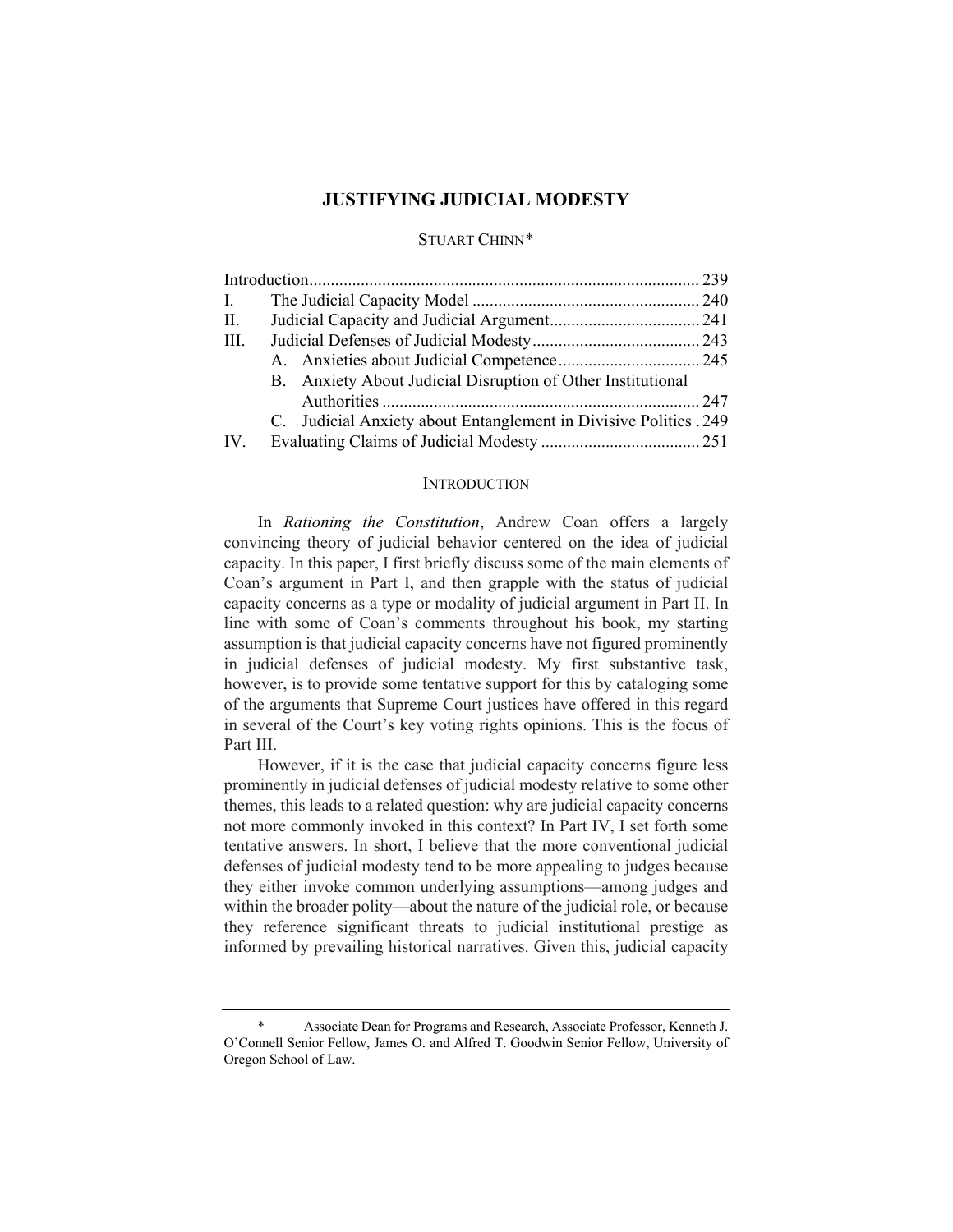concerns are unlikely to figure prominently in judicial defenses of judicial modesty.

### <span id="page-1-11"></span>I. THE JUDICIAL CAPACITY MODEL

Stated simply, Coan contends that significant elements of judicial behavior since the New Deal era<sup>[1](#page-1-0)</sup> have been driven by an overarching concern with judicial capacity.[2](#page-1-1) That is, Supreme Court justices have chosen to engage certain legal issues, in certain ways, because of the Court's inescapably limited capacity to adjudicate cases.<sup>[3](#page-1-2)</sup>

Coan identifies a set of basic norms among American judges that dictate this limited capacity for the Supreme Court including, in turn, "a commitment to maintaining minimum professional standards of judging,"[4](#page-1-3) a "commitment to maintaining a reasonable degree of uniformity in the interpretation and application of federal law,"[5](#page-1-4) and a "commitment to timely and efficient access to the legal system."[6](#page-1-5) Given the Supreme Court's limited capacity to hear and resolve cases, Coan maintains that in certain areas of doctrine characterized by "high-stakes," or the potential for a "high-volume" of litigation, or both (which he labels "hybrid" domains), $<sup>7</sup>$  $<sup>7</sup>$  $<sup>7</sup>$  the Supreme Court will be driven to outcomes that will</sup> minimize the risk of future litigation overwhelming the Court's capacity.<sup>[8](#page-1-7)</sup> In these high-stakes, high-volume, and hybrid domains, Coan maintains that capacity concerns will be crucial, and the Court will thus consistently utilize categorical rules and/or deference to other governmental entities in response to those concerns.<sup>[9](#page-1-8)</sup> The judicial capacity model sets forth a view of an often-deferential Supreme Court,<sup>[10](#page-1-9)</sup> lacking the ability to consistently engage in more expansive judicial intrusions into the nation's social and political life.<sup>[11](#page-1-10)</sup>

Three of the many virtues of Coan's argument are: its clarity; its welcome and sophisticated treatment of constitutional cases encompassing an examination of doctrinal *forms of argument*; and its thoughtful engagement with alternative theories of judicial behavior. On the last point in particular, Coan is careful and judicious in leaving room for the

- 6. *Id.* at 16.
- 7. *Id.* at 25–30.
- <span id="page-1-7"></span>8. *Id.* at 19, 25, 28–30.

<span id="page-1-6"></span><span id="page-1-5"></span><span id="page-1-4"></span><span id="page-1-3"></span><span id="page-1-2"></span><span id="page-1-1"></span><span id="page-1-0"></span><sup>1.</sup> ANDREW COAN, RATIONING THE CONSTITUTION: HOW JUDICIAL CAPACITY SHAPES SUPREME COURT DECISION-MAKING 37 (2019).

<sup>2.</sup> *Id.* at 2–3.

<sup>3.</sup> *Id.* at 2, 4–6.

<sup>4.</sup> *Id.* at 14.

<sup>5.</sup> *Id.*

<sup>9.</sup> *Id.* at 3–4, 7, 24–25, 31.

<sup>10.</sup> *Id.* at 5, 7, 31, 39.

<span id="page-1-10"></span><span id="page-1-9"></span><span id="page-1-8"></span><sup>11.</sup> *Id.* at 5, 6, 8–9, 203, 205–06.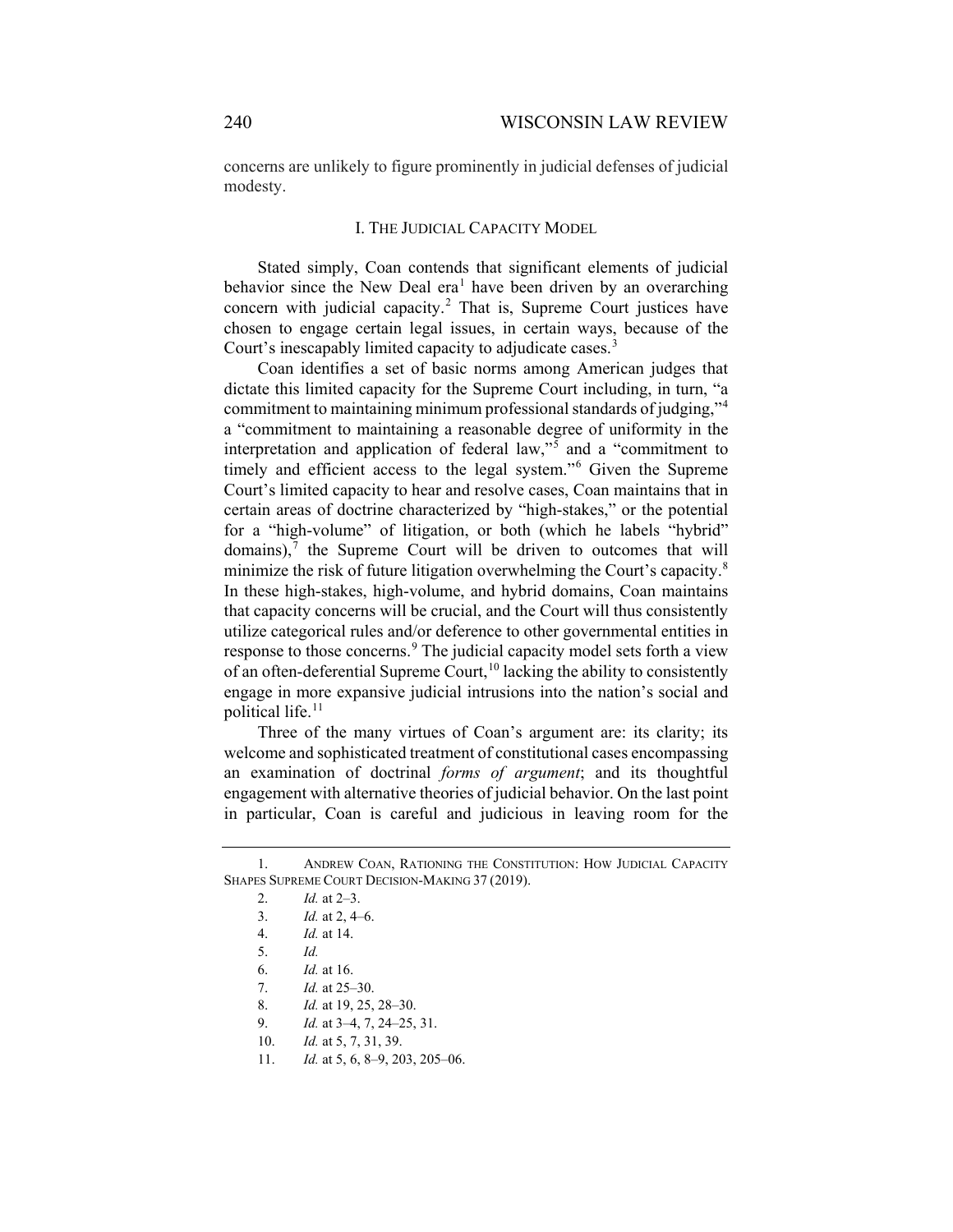explanatory power of these alternative theories, while also clearly demarcating those points where his capacity model may outperform its competitors.[12](#page-2-0) I found Coan's repeated comparisons between his judicial capacity model and these alternative theories, along with his repeated discussion of observational equivalence problems, to be some of the most engaging and well-argued portions of the book.<sup>[13](#page-2-1)</sup>

Coan has convinced me that judicial capacity considerations have been a persistent and important influence on judicial behavior over time. In assessing the various factors that shape constitutional law and development, the considerations emphasized by Coan have undoubtedly been significant. Indeed, stated in a basic sense, the claim that judicial capacity would matter to judges seems rather hard to dispute; if one reasonably presumed that stable institutions like the Supreme Court would consistently be motivated by, at least in part, a basic instinct for institutional self-preservation, something like the judicial capacity model would seemingly follow. Of course, the judicial capacity model as put forward by Coan also goes beyond this simple insight to provide more novel and specific claims about how precisely judicial capacity concerns give rise to strong patterns in judicial behavior and judicial outcomes.

### II. JUDICIAL CAPACITY AND JUDICIAL ARGUMENT

In this paper, however, I would like to further probe the concept of judicial capacity beyond its use as a descriptive theory of judicial behavior. Accepting that capacity concerns likely play a role in affecting constitutional development, I would like to pose some questions and offer some tentative thoughts about the status of judicial capacity as an element of judicial argument.

As an initial point, consider what Coan does say about the judicial capacity model within public and legal discourse. As he states:

Advocates for more expansive constitutional protections routinely brush aside, or outright ignore, the judiciary's limited capacity. Opponents of such protections routinely write as if "government by judiciary" were a real and worrisome possibility. . . . Certainly, popular discourse on the Supreme Court and constitutional law reflects virtually no appreciation for  $[capacity]$  issues.<sup>[14](#page-2-2)</sup>

<sup>12.</sup> *See, e.g.*, *id.* at 40–45.

<sup>13.</sup> *Id.* at 32–33, 41–50, 182–86, 194–201.

<span id="page-2-2"></span><span id="page-2-1"></span><span id="page-2-0"></span><sup>14.</sup> *Id.* at 2. Coan elsewhere references the unfortunate lack of attention to judicial capacity concerns among legal scholars throughout the book. *Id.* at 5–6, 172, 181, 187, 208.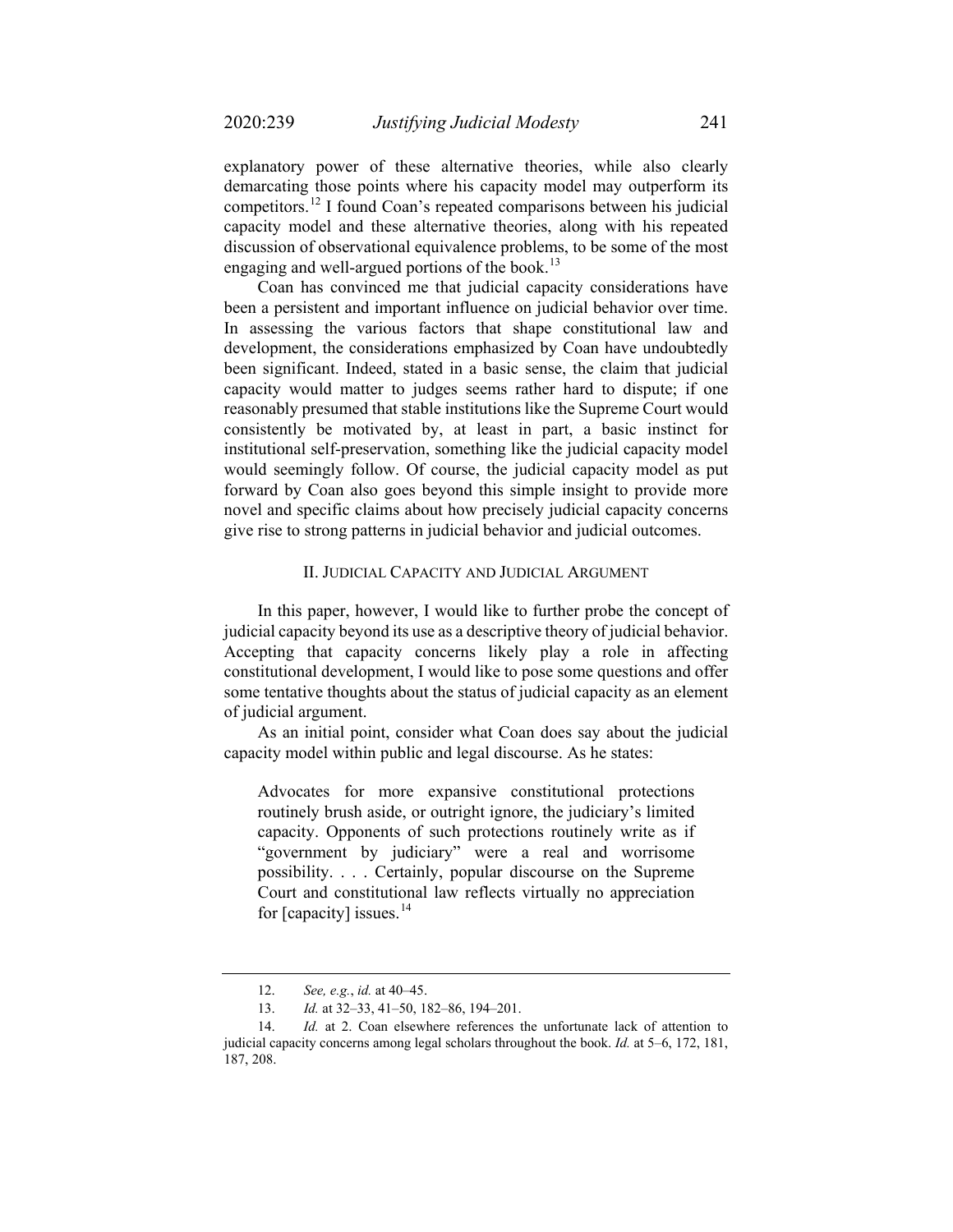With respect to how judicial capacity concerns are understood and referenced by judicial actors, Coan appears to argue that they are often underlying constraints rather than explicit considerations. He argues that judicial actors are not omniscient about the limits of judicial capacity or the threat to judicial capacity in certain cases, and thus may only have a vague sense of where those limits may be.<sup>[15](#page-3-0)</sup> Furthermore, Coan tells us that his judicial capacity model "does not assume that the influence of judicial capacity on Supreme Court decision-making is necessarily conscious. Rather, that influence affects the boundaries of the thinkable."[16](#page-3-1)

The ready implication of these comments is that judicial capacity concerns may not be receiving the kind of explicit recognition by judicial and non-judicial actors that they are due, given their significance. Indeed, explicit judicial references to judicial capacity concerns are sparse in Coan's extensive discussion of cases. Though there may be other references I missed, I count only one mention in the book where Coan reports that that judicial capacity concerns were explicitly referenced in a set of judicial decisions.<sup>[17](#page-3-2)</sup> Further, one presumes that the novelty of Coan's study would stem, at least in part, from a disjunction between the significance of judicial capacity concerns and their lack of sufficient recognition within the judicial and legal academic communities.

Although I am unable to offer a more systematic assessment on how often judicial capacity arguments are used within Supreme Court opinions, I proceed here on the assumption that they indeed appear relatively infrequently in judicial arguments. Coan's general assessment that judicial capacity concerns are under-emphasized seems correct to me. Beyond that, however, even in those situations where a true threat to judicial capacity was not really present, a judicial *claim* about threats to judicial capacity would seem quite plausible in a wide variety of circumstances outside of the hybrid domains that are the focus of Coan's argument. Indeed, such arguments—with their appeal to political and institutional realities—could

<sup>15.</sup> *Id.* at 33–34.

<sup>16.</sup> *Id.*; *see also id.* at 34–35.

<span id="page-3-2"></span><span id="page-3-1"></span><span id="page-3-0"></span><sup>17.</sup> This was in the context of the Court's three major decisions on exactions in the chapter on "Takings." *Id.* at 158–59. With respect to scholarly references to judicial capacity concerns, I found two mentions in the book: in the same chapter, he also mentions scholarly references to judicial capacity concerns in the context of regulatory takings. *Id.*  at 157–58. Finally, Coan mentions an argument within the legal community during the first wave of challenges to the Affordable Care Act—regarding the activity/inactivity distinction—that could be understood as an argument about judicial capacity. *Id.* at 176. In fairness, Coan is upfront that the evidence he is seeking to confirm the judicial capacity model is the consistent appearance of "some combination of deference and categorical rules such that *the government will almost always win, or the application of the Court's test will almost always be readily predictable by judges or litigants,* or both." *Id.* at 39–40. As such, cataloging explicit references to judicial capacity concerns was not the task he set for himself. At the same time, one also suspects such concerns were not widely referenced in the various opinions he discusses either.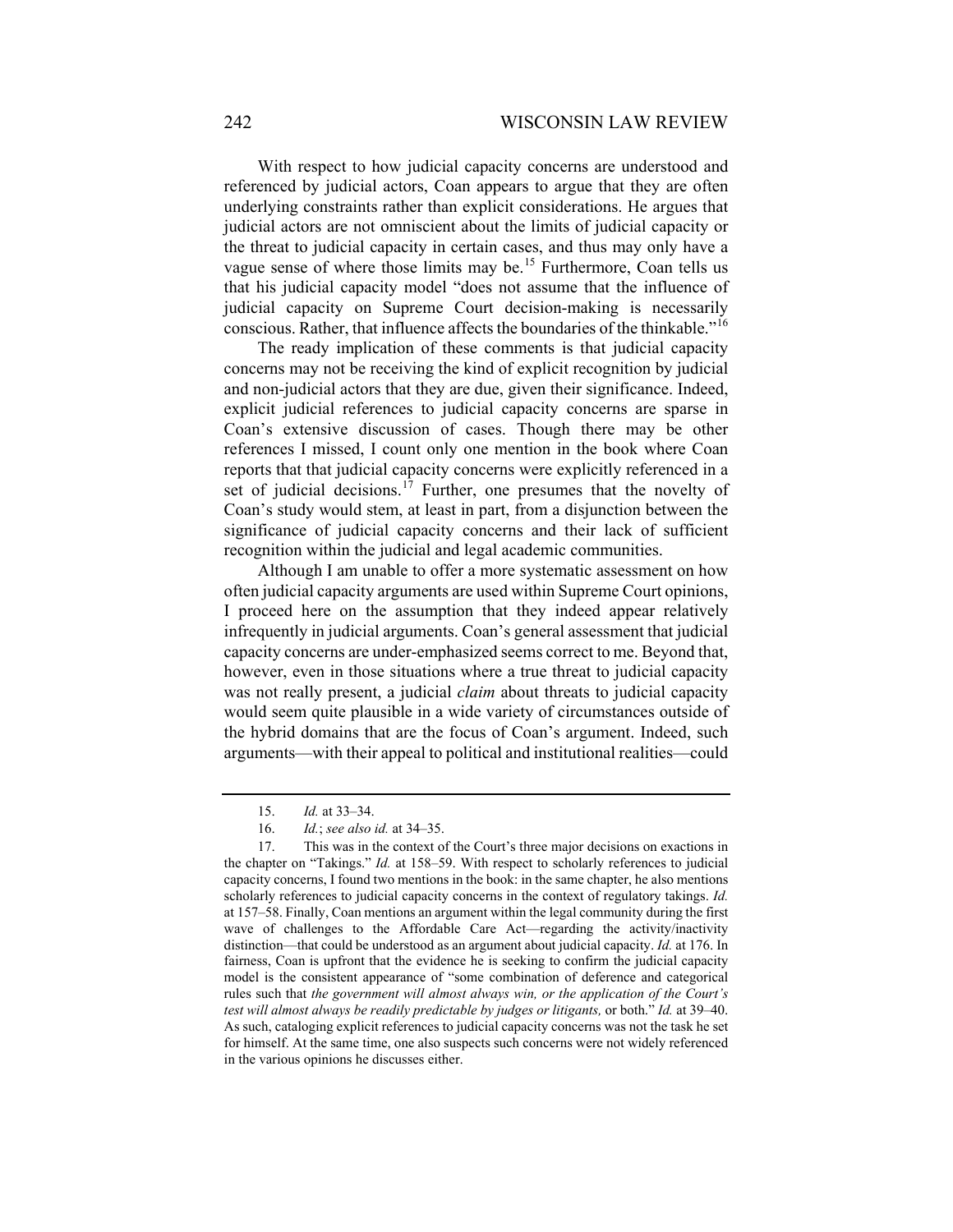be seen as a close relative of familiar "prudential" modes of constitutional argument.<sup>[18](#page-4-0)</sup> Given their status as a plausible form of judicial argument, a relative under-emphasis of capacity concerns in judicial opinions would be, perhaps, even more striking.

If that is the case, however, it raises a question: why are judicial capacity concerns relatively neglected in legal and judicial discourse? Let me briefly state two very tentative claims on these points that will occupy the remainder of this paper. First, I would indeed expect that a number of other argumentative themes in judicial opinions seem to play a more prominent role than judicial capacity arguments when the Court declines to engage in more aggressive interventions. The next Part of this article will be focused on a set of cases aiming to identify a number of familiar argumentative themes we tend to see in cases where the Supreme Court is reluctant to substantively engage on legal controversies. As I will discuss below, some of those arguments might plausibly intersect with judicial capacity concerns. However, even when such connections may be possible to draw, it is also apparent that judicial capacity concerns are not the focal point of these argumentative themes.

If the discussion below offers a plausible assessment of judicial discourse, it then raises a question as to *why* other themes seem to enjoy a more prominent place in judicial defenses of modesty relative to judicial capacity concerns. This leads to my second tentative claim: the reason for this prioritization of arguments is likely related to dominant perceptions of the Court, within and outside it. As I will elaborate in Part III, expectations of the Supreme Court, within and outside the legal community in contemporary American life—some of which Coan holds out for criticism in the above quotation—render some justifications more acceptable than others when the judiciary declines to intervene in certain controversies. Given these expectations, I would suggest that judicial capacity arguments will not be terribly attractive options for judges who might otherwise deploy them, or compelling considerations for observers of the Court.

#### III. JUDICIAL DEFENSES OF JUDICIAL MODESTY

As an initial point, consider that the concept of judicial capacity could plausibly encompass considerations beyond Coan's focus on the finite time and energy judges possess to hear and decide cases. For example, we might deploy Coan's metaphor of a family on a limited budget<sup>[19](#page-4-1)</sup> beyond the context of judicial capacity to encompasses the Supreme Court's finite institutional capital to decide controversial questions. Judicial capacity

<span id="page-4-1"></span><span id="page-4-0"></span><sup>18.</sup> "Prudential argument is constitutional argument which is actuated by the political and economic circumstances surrounding the decision." PHILIP BOBBITT, CONSTITUTIONAL FATE: THEORY OF THE CONSTITUTION 61 (1982).

<sup>19.</sup> COAN, *supra* note 1, at 20–22.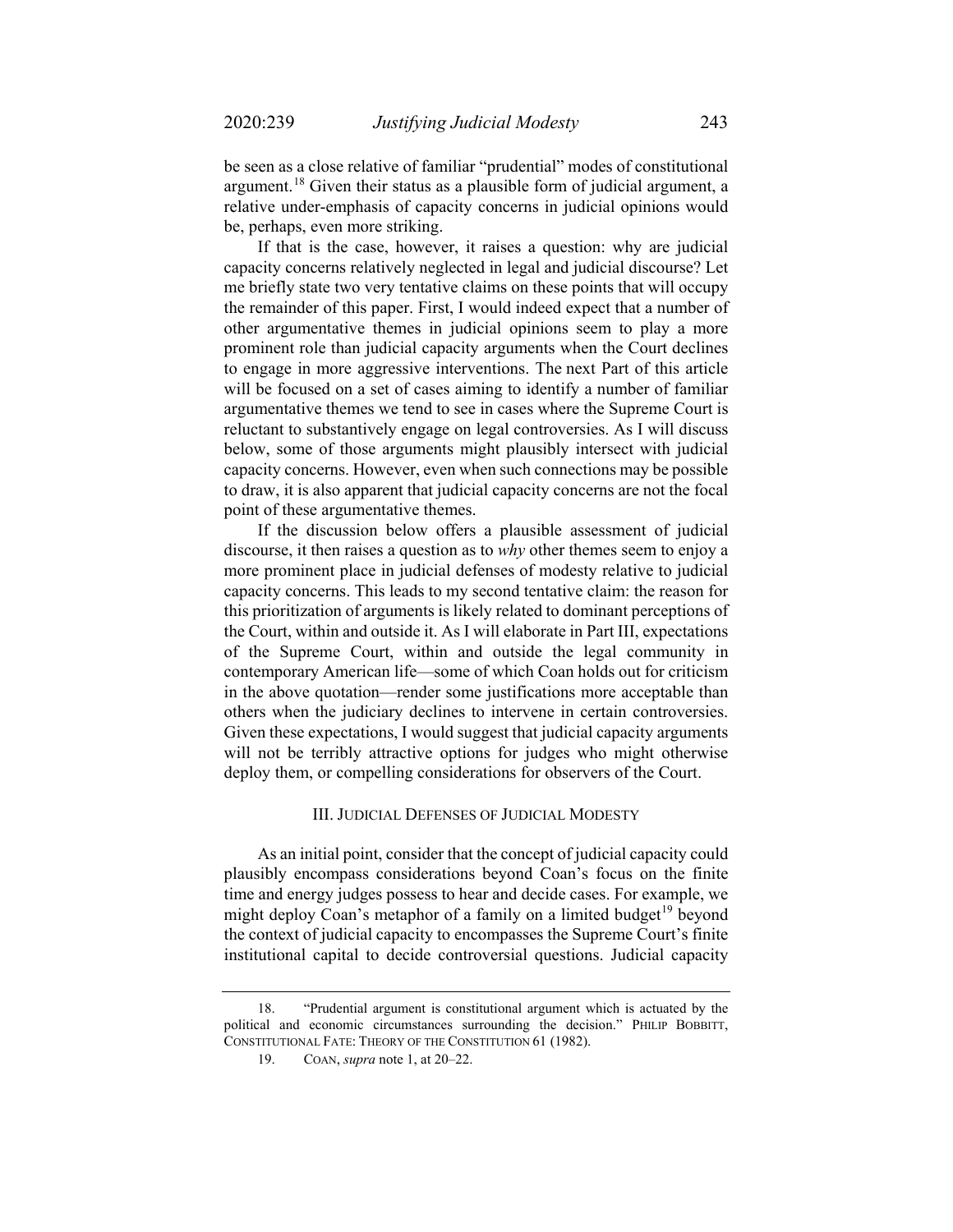understood in this broader sense subsequently leads us to a set of familiar argumentative themes justifying judicial modesty that reappear in judicial opinions and in scholarly arguments.

The task of this Part is to identify and catalog some of these themes. The focus of the discussion below will primarily be on a handful of highprofile Supreme Court opinions dealing with malapportionment and partisan gerrymandering, and the various judicial arguments deployed to justify judicial non-intervention. In fairness, this set of cases may not clearly qualify as a "hybrid" domain of litigation as defined by  $Coan.<sup>20</sup> As$  $Coan.<sup>20</sup> As$  $Coan.<sup>20</sup> As$ such, they may be potentially less useful as a focus of discussion: presumably, any under-emphasis of judicial capacity arguments in this context may be expected because, perhaps, judicial capacity was not such a pressing concern here.

To be clear, I make no claim that the cases I discuss below systematically demonstrate the broader prevalence (or non-prevalence) of particular modes of arguments justifying judicial non-intervention. My focus on these cases is purely illustrative in aiming to provide some examples of argumentative types that I presume do appear with greater regularity than judicial capacity concerns. My hope is that the themes discussed below will provide at least a serviceable discussion of the more prominent explicit justifications offered by judges as to why certain areas of litigation may not be suitable for more aggressive judicial interventions.<sup>[21](#page-5-1)</sup>

Beyond that, the value of a closer look at these particular cases stems from several additional considerations. First, whether they truly encompass a hybrid domain of litigation or not, clearly some elements of the judicial capacity model were/are relevant for litigation on malapportionment and partisan gerrymandering. As discussed below, some of the justices in these cases extensively discussed the virtues and vices of potential legal standards to apply (and the subsequent

<span id="page-5-0"></span><sup>20.</sup> Coan notes, for example, that extensive judicial intervention during the rights revolution of the 1950s and 1960s does not challenge his thesis about the importance of judicial capacity concerns because judicial action in these cases focused on areas that were not truly hybrid domains of litigation. His evidence for this claim is that judicial intervention did not subsequently overwhelm the judicial system. *Id.* at 28. One might plausibly see Coan making a similar argument with respect to the Court's interventions on malapportionment and partisan gerrymandering as well. For what it is worth, I found the distinction that Coan draws between "normal" versus "high-stakes," "high-volume," and "hybrid" domains of litigation to be not totally convincing, though Coan is aware of, and addresses potential skepticism on this point. *Id.* at 161.

<span id="page-5-1"></span><sup>21.</sup> In focusing on arguments concerning judicial reluctance to enter *areas* of potential litigation, as opposed to arguments focused on judicial reluctance to hear and decide individual cases, my discussion in the paragraphs below will intersect more closely with the political question doctrine than other justiciability doctrines. Ultimately, I frame my discussion of judicial modesty arguments in this manner to better align it with the claims and implications of the judicial capacity model.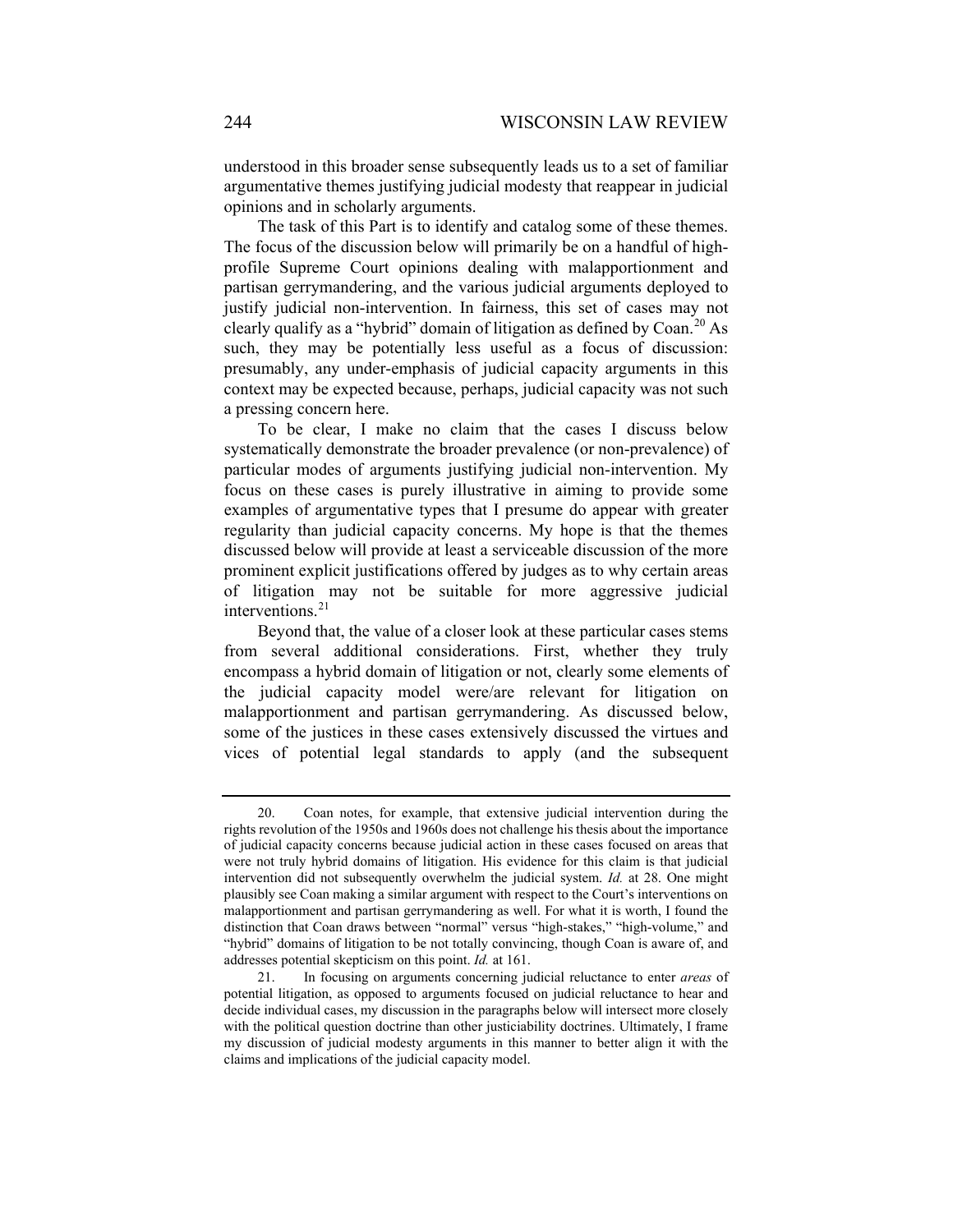consequences for future litigation flowing from the choice of legal standard); high stakes were implicated in these cases in terms of control of the electoral process; and there is a persistent theme in these cases of judicial reluctance to get involved. Second, part of my motivation in looking at these cases is driven by contemporary events given the Court's recent ruling in *Rucho v. Common Cause*. [22](#page-6-0) In seeking to understand the dynamics justifying judicial reluctance to intervene on controversial legal issues at the present time, *Rucho* and the topic of partisan gerrymandering seems an especially appropriate place to focus one's attention at present.

Drawing from these cases, we might group judicial arguments that justify judicial modesty into at least three categories: (1) judicial anxiety about judicial competence; (2) judicial anxiety about intruding into and disrupting other institutional authorities; and (3) judicial anxiety about entangling the court in deeply divisive political controversies.<sup>[23](#page-6-1)</sup>

As will be clear in the discussion below, these three categories or types of judicial anxiety track much of Justice Brennan's six-part definition of a political question. However, the overlap is not total, and I will clarify where some of these concerns extend beyond Brennan's formulation. Again, some of the judicial capacity concerns identified by Coan can plausibly be linked to some of these judicial anxieties as well. At the same time, it should also be clear that many of the familiar arguments we hear from justices defending non-intervention seemingly have little to do with anxieties about limited judicial capacity, at least as Coan defines the term.

#### *A. Anxieties about Judicial Competence*

Unsurprisingly, reluctance to intervene in legal controversies is commonly justified by judicial actors with reference to their anxieties about having sufficient competence to do so. At least two of Justice Brennan's six formulations of a political question in *Baker v. Carr*<sup>[24](#page-6-2)</sup> directly implicate judicial competence concerns: "a lack of judicially discoverable and manageable standards for resolving" a question and "the impossibility of [judges] deciding [a question] without an initial policy determination of a kind clearly for nonjudicial discretion."<sup>[25](#page-6-3)</sup>

<sup>22.</sup> 139 S. Ct. 2484 (2019).

<span id="page-6-1"></span><span id="page-6-0"></span><sup>23.</sup> This array of concerns thus speaks to concerns by various justices about the standing of the Court in the eyes of the broader public, and/or in the eyes of the legal community presumably composed of other judges, scholars, lawyers, and government officials. As such, these concerns implicate both "sociological" and "legal" legitimacy, as Richard Fallon uses those terms. RICHARD H. FALLON, JR., LAW AND LEGITIMACY IN THE SUPREME COURT 21, 96 (2018).

<sup>24.</sup> 369 U.S. 186 (1962).

<span id="page-6-3"></span><span id="page-6-2"></span><sup>25.</sup> *Id.* at 217. Coan discusses judicial competence concerns at length as an alternative theory of judicial behavior, and as it relates to judicial capacity concerns more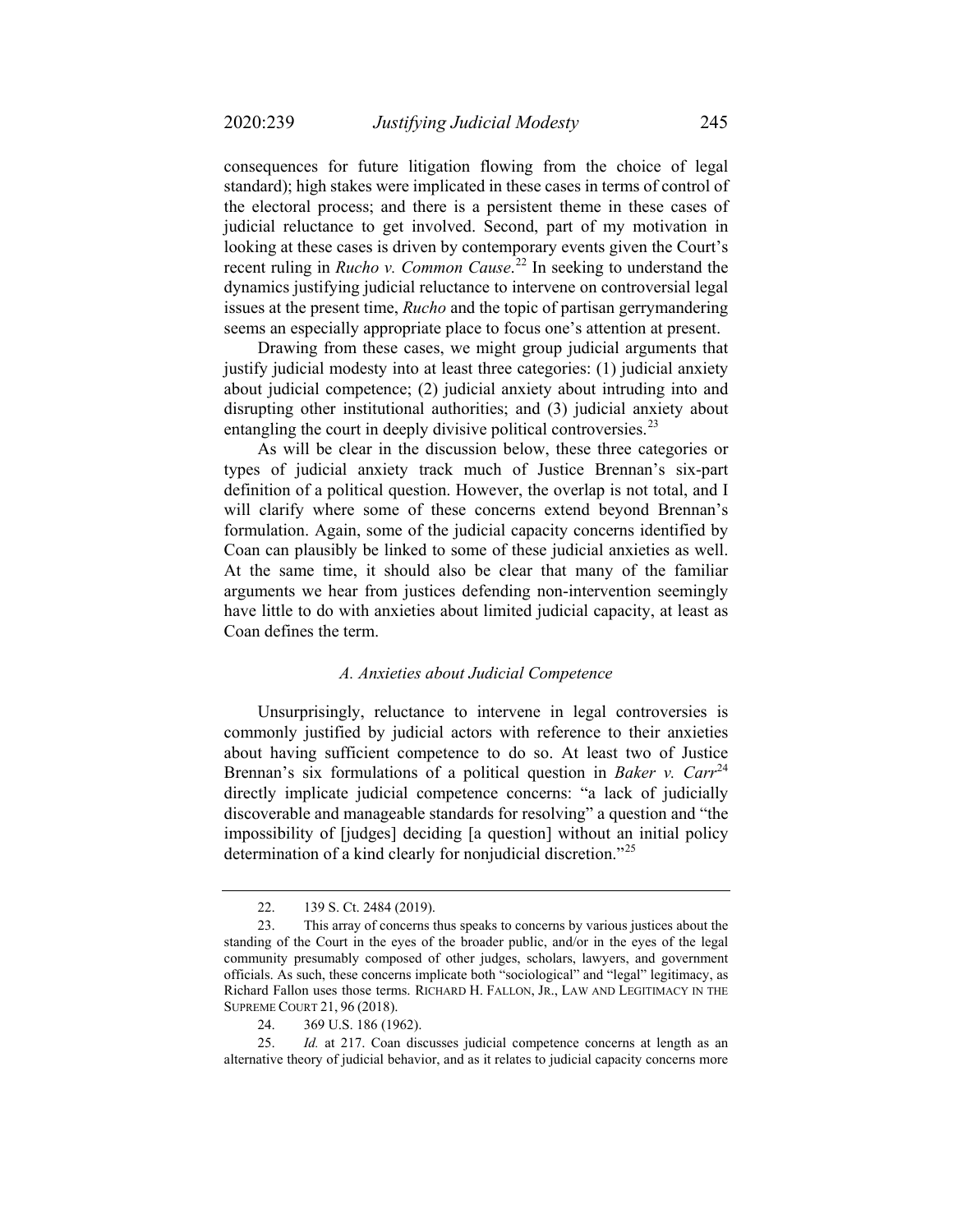<span id="page-7-3"></span>And in the redistricting context in particular, this theme that judges should limit their interventions to areas where they can deploy "judicially discoverable and manageable standards" has long been a prominent one.<sup>[26](#page-7-0)</sup> Although somewhat artificial, we might further disaggregate this judicial emphasis on the need for discoverable and manageable standards into a handful of sub-themes that recur in these cases, and that speak to different elements of the judicial anxiety about institutional competence.

Most prominently, many of the justices writing opinions in these cases identify the very craft or practice of judging with a form of principled decision-making that requires identifiable standards. Here is a representative statement from Chief Justice Roberts in *Rucho* in discussing the absence of a sufficiently clear standard for "fairness" in partisan gerrymandering claims:

Deciding among just these different visions of fairness (you can imagine many others) poses basic questions that are political, not legal. There are no legal standards discernible in the Constitution for making such judgments, let alone limited and precise standards that are clear, manageable, and politically neutral. Any judicial decision on what is "fair" in this context would be an "unmoored determination" of the sort characteristic of a political question beyond the competence of the federal courts.<sup>[27](#page-7-1)</sup>

Second, there is a very close corollary idea implied here as well: the ability of judges to deploy discoverable and manageable standards in a ruling serves as a ready way to distinguish such judicial interventions from political decision-making. At the same time, to the extent such standards *cannot* be formulated, judicial actors should be wary that intervention in such circumstances could cross the line into political decision-making, something that unelected judges would have no authority to do.<sup>[28](#page-7-2)</sup>

Third and finally, the anxiety of judicial intervention without the benefit of clear standards is seemingly often linked to a distinct judicial fear about venturing into the unknown. Note in this regard Justice Harlan's comment towards the end of his dissent in *Baker v. Carr*, after raising a

generally. COAN, *supra* not[e 1,](#page-1-11) at 179–89. Again, I discuss judicial competence here in a related but somewhat different context: as a type of argument deployed as an explicit justification for judicial actions.

<sup>26.</sup> *Rucho*, 139 S. Ct. at 2496–98.

<span id="page-7-1"></span><span id="page-7-0"></span><sup>27.</sup> *Id.* at 2500 (citation omitted). For other examples, see *id.* at 2499–502; *Vieth v. Jubelirer*, 541 U.S. 267, 281, 291, 305–06 (2004) (plurality opinion); *id.* at 307–09 (Kennedy, J., concurring in judgement); *Reynolds v. Sims*, 377 U.S. 533, 621–24 (1964) (Harlan, J., dissenting); *Baker*, 369 U.S. at 267–68, 330 (Frankfurter, J., dissenting); *id.* at 337 (Harlan, J., dissenting).

<span id="page-7-2"></span><sup>28.</sup> *Rucho*, 139 S. Ct. at 2498–99; *Vieth*, 541 U.S. at 291; *Reynolds*, 377 U.S at 620 (Harlan, J., dissenting); *Colegrove v. Green*, 328 U.S. 549, 553–54 (1946).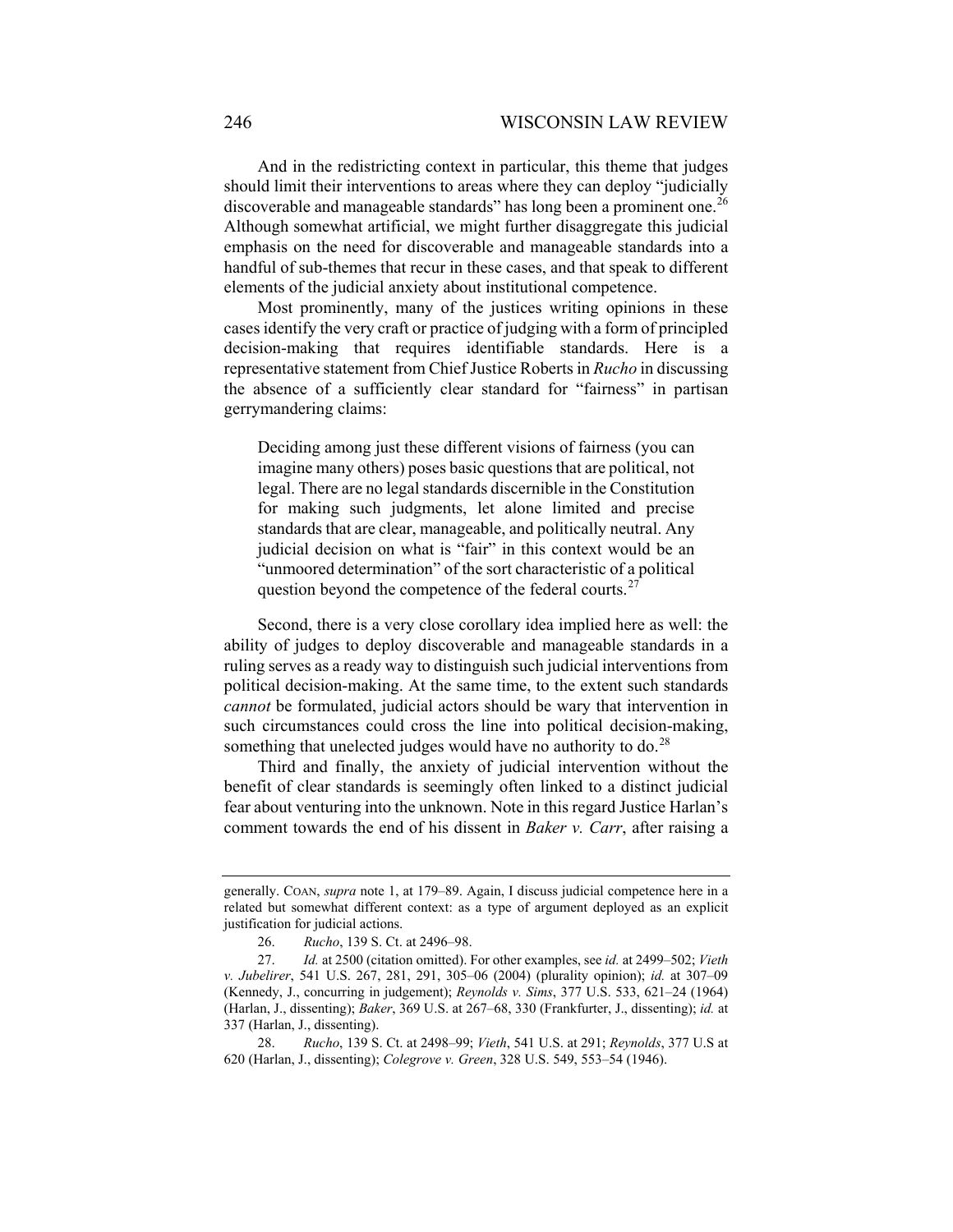concern about the absence of standards to adjudicate malapportionment cases:

The majority seems to have accepted the argument, pressed at the bar, that if this Court merely asserts authority in this field, Tennessee and other "malapportioning" States will quickly respond with appropriate political action, so that this Court need not be greatly concerned about the federal courts becoming further involved in these matters. At the same time the majority has wholly failed to reckon with what the future may hold in store if this optimistic prediction is not fulfilled. Thus, what the Court is doing reflects more an adventure in judicial experimentation than a solid piece of constitutional adjudication.<sup>[29](#page-8-0)</sup>

<span id="page-8-4"></span>One could read elements of the judicial capacity model into these comments—that making ill-advised judicial interventions not sufficiently anchored to the judicial role could overwhelm the federal judiciary in more litigation than it might want. As I will discuss further below, while judicial capacity concerns may very well figure in some of these arguments, other considerations seem to be more prominent.

## *B. Anxiety About Judicial Disruption of Other Institutional Authorities*

Stated simply, judicial reluctance to intervene on certain issues is often articulated in terms of an aversion to intruding upon, or undermining, other institutional authorities. This theme is the most prominent one in Justice Brennan's six-part formulation of a political question, encompassing at least four of the six formulations he set forth.<sup>[30](#page-8-1)</sup>

But although the bulk of Brennan's concern lay with the separation of powers within the federal government, $31$  the concern about federal judicial intrusion goes beyond a worry about intruding upon the authority of Congress or the President. Evident throughout the malapportionment

<span id="page-8-3"></span><sup>29.</sup> *Baker*, 369 U.S. at 339 (Harlan, J., dissenting).

<span id="page-8-0"></span><sup>30.</sup> Prominent on the surface of any case held to involve a political question is found a textually demonstrable constitutional commitment of the issue to a coordinate political department; . . . or the impossibility of a court's undertaking Independent resolution without expressing lack of the respect due coordinate branches of government; or an unusual need for unquestioning adherence to a political decision already made; or the potentiality of embarrassment from multifarious pronouncements by various departments on one question.

<span id="page-8-1"></span>*Baker*, 369 U.S. at 217. Other references to the separation of powers in these cases include: *Colegrove*, 328 U.S. at 554 (1946); *id.* at 566 (Rutledge, J., concurring).

<span id="page-8-2"></span><sup>31.</sup> Robert G. McCloskey, *Foreword: The Reapportionment Cases*, 76 HARV. L. REV. 54, 60–62 (1962).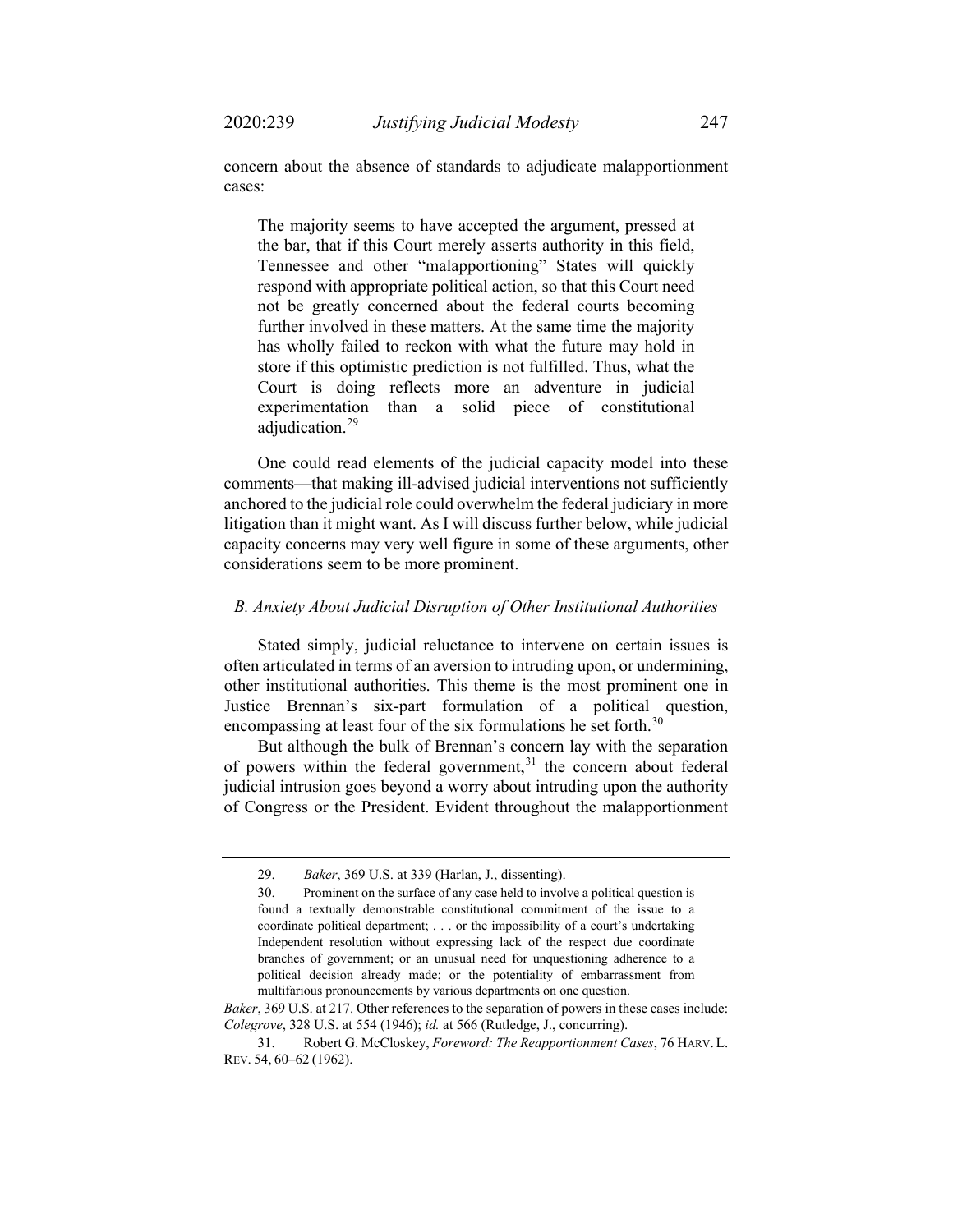cases, for example, there is a concern by some about federal judicial intrusion upon state authority and federalism. As Justice Harlan put it:

[N]o thinking person can fail to recognize that the aftermath of these cases, however desirable it may be thought in itself, will have been achieved at the cost of a radical alteration in the relationship between the States and the Federal Government, more particularly the Federal Judiciary. Only one who has an overbearing impatience with the federal system and its political processes will believe that that cost was not too high or was inevitable.[32](#page-9-0)

Further, judicial worries about federal judicial intrusion were sometimes articulated in an even broader and more amorphous sense to encompass a worry about disrupting established expectations set by history, precedent, and/or past practice.<sup>[33](#page-9-1)</sup>

Finally, at other moments, the worry about judicial intrusion seemingly amounted to a generalized concern about disrupting the policymaking process—the latter of which may encompass not a single institutional entity or two, but rather a grouping of multiple non-judicial institutions. When articulated as a justification for judicial nonintervention, a common line of argument in these cases was that these other institutions should be the focal point for the redress of pressing public problems. In contrast, it would be a mistake for individuals to begin to view federal (and potentially state) judges as the default solver of public problems. Thus, Justice Frankfurter called for "frank acknowledgment":

[T]hat there is not under our Constitution a judicial remedy for every political mischief, for every undesirable exercise of legislative power. The Framers carefully and with deliberate forethought refused so to enthrone the judiciary. In this situation, as in others of like nature, appeal for relief does not belong here. Appeal must be to an informed, civically militant electorate. In a democratic society like ours, relief must come through an

<span id="page-9-0"></span><sup>32.</sup> *Reynolds*, 377 U.S. at 624 (Harlan, J., dissenting); *Baker*, 369 U.S. at 327– 28 (1962) (Frankfurter, J., dissenting); *id.* at 333–37 (Harlan, J., dissenting).

<span id="page-9-1"></span><sup>33.</sup> *Rucho*, 139 S. Ct. at 2494–96; *Reynolds*, 377 U.S. at 590–611 (Harlan, J., dissenting) (on the history of the Fourteenth Amendment's ratification and subsequent practice as related to malapportionment); *Baker*, 369 U.S. at 277–97 (Frankfurter, J., dissenting) (on precedent); *id.* at 268–69, 300–24 (on history and past practice); *Colegrove*, 328 U.S. at 555–56 (on past practice).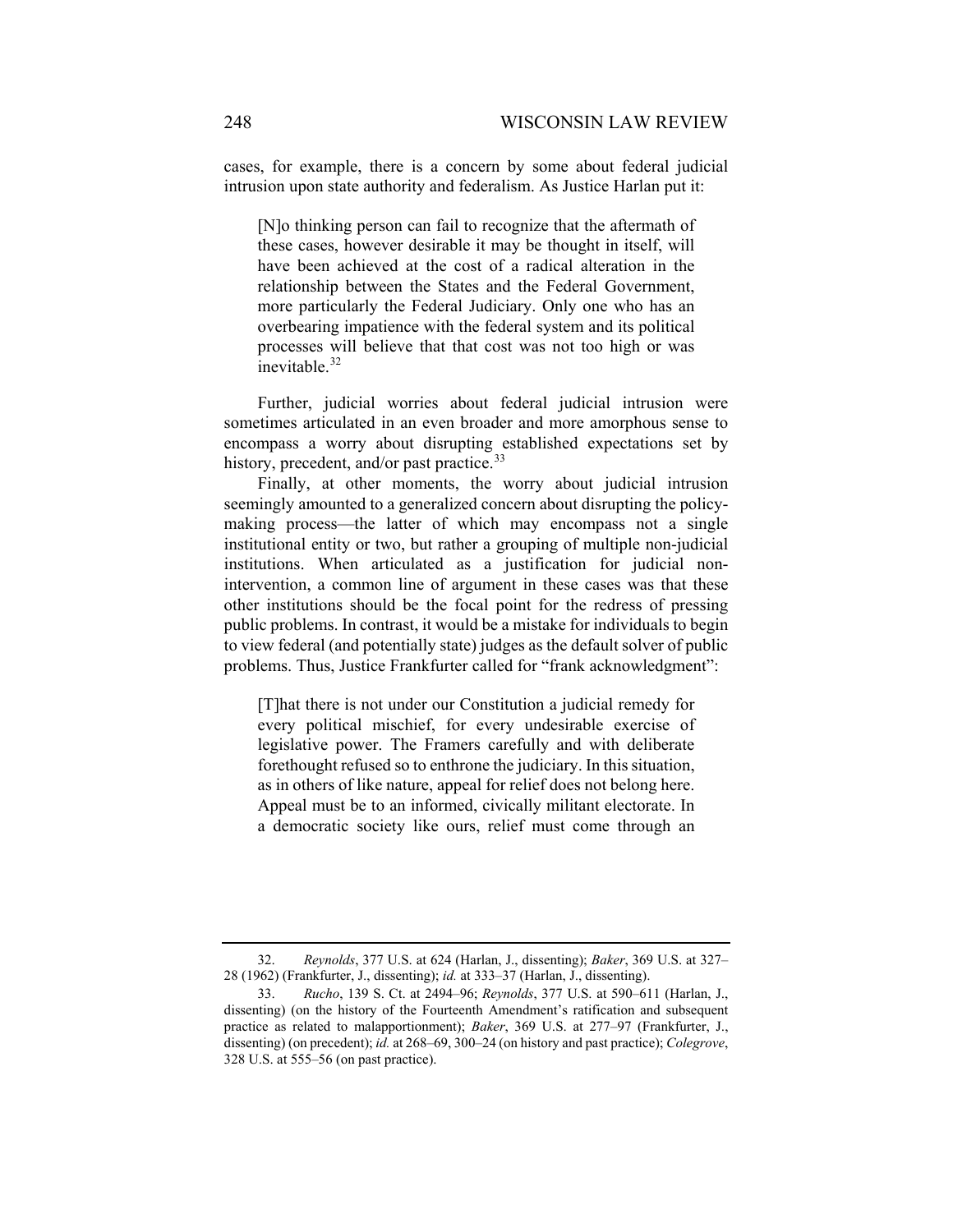aroused popular conscience that sears the conscience of the people's representatives.[34](#page-10-0)

For the most part, this anxiety about the Court's improper intrusion into the policy-making process is rooted in considerations about judicial legitimacy and expectations about the judicial role.<sup>[35](#page-10-1)</sup> Still, within these arguments, there was also a coexisting pragmatic element as well: that is, federal (and potentially state) judicial intrusion in certain matters was sometimes articulated as problematic because the likely consequences and outcomes were negative ones. For example, Justice Harlan articulated a fear about a subsequent weakening to democratic initiative subsequent to the Court's intrusion into apportionment disputes:

What is done today deepens my conviction that judicial entry into this realm is profoundly ill-advised and constitutionally impermissible. As I have said before, I believe that the vitality of our political system, on which in the last analysis all else depends, is weakened by reliance on the judiciary for political reform; in time a complacent body politic may result.<sup>[36](#page-10-2)</sup>

Justice Frankfurter sounded a similar note, though with an emphasis on federalism concerns:

In all of the apportionment cases which have come before the Court, a consideration which has been weighty in determining their non-justiciability has been the difficulty or impossibility of devising effective judicial remedies in this class of case. An injunction restraining a general election unless the legislature reapportions would paralyze the critical centers of a State's political system and threaten political dislocation whose consequences are not foreseeable.<sup>[37](#page-10-3)</sup>

## *C. Judicial Anxiety about Entanglement in Divisive Politics*

In his dissent in *Baker v. Carr*, Justice Frankfurter stated the following in discussing a potential negative consequence of the judiciary departing from a more modest orientation:

<span id="page-10-0"></span><sup>34.</sup> *Baker*, 369 U.S. at 270 (Frankfurter, J., dissenting). *See also Reynolds*, 377 U.S. at 624–25 (Harlan, J., dissenting); *Rucho*, 139 S. Ct. at 2496, 2507–08 (emphasizing state governmental and congressional routes for tackling the problems of partisan gerrymandering).

<sup>35.</sup> *Baker*, 359 U.S. at 270.

<sup>36.</sup> *Reynolds*, 377 U.S. at 624 (Harlan, J., dissenting) (citation omitted).

<span id="page-10-3"></span><span id="page-10-2"></span><span id="page-10-1"></span><sup>37.</sup> *Baker*, 369 U.S. at 327 (Frankfurter, J., dissenting). *See also Colegrove*, 328 U.S. at 552–53.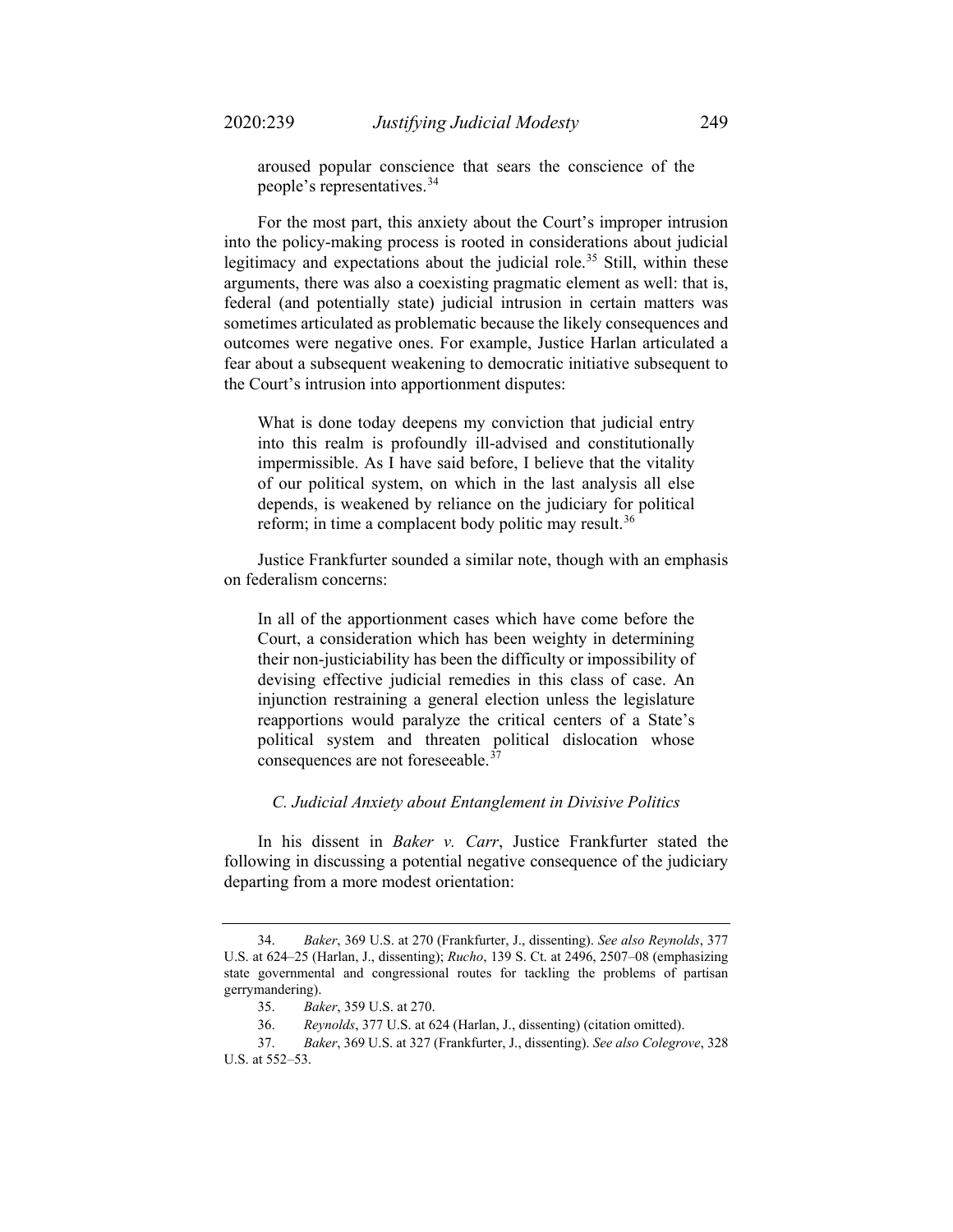[Judicial interventions] may well impair the Court's position as the ultimate organ of "the supreme Law of the Land" in that vast range of legal problems, often strongly entangled in popular feeling, on which this Court must pronounce. The Court's authority—possessed of neither the purse nor the sword ultimately rests on sustained public confidence in its moral sanction. Such feeling must be nourished by the Court's complete detachment, in fact and in appearance, from political entanglements and by abstention from injecting itself into the clash of political forces in political settlements.<sup>[38](#page-11-0)</sup>

Thus, while a concern with preserving judicial legitimacy was clearly present in the arguments in the preceding two sections, a pragmatic concern about judicial legitimacy is even closer to the surface in the preceding Frankfurter comment. Stated as a kind of fact of life, Frankfurter's worry about the judiciary being tainted with the divisiveness of deep political conflicts is articulated in clear prudential terms.

The anxiety about judicial entanglement in political conflict is often identified with the arguments articulated by Justice Frankfurter on apportionment.[39](#page-11-1) Of course, Frankfurter was a dissenter in *Baker v. Carr*, and the assertiveness of the Warren Court subsequently set the Supreme Court on a path, in future decades, quite distinct from the course of action he urged.[40](#page-11-2) Still, this anxiety about judicial entanglement in political conflict continues to resonate, perhaps especially so in the context of redistricting in the present era of heightened partisan division. This is how Justice Kennedy put it in his concurrence in *Vieth*: "With uncertain limits [on judicial intervention on partisan gerrymandering], intervening courts—even when proceeding with best intentions—would risk assuming political, not legal, responsibility for a process that often produces ill will and distrust."<sup>[41](#page-11-3)</sup> Very much in this vein, Chief Justice Roberts is often identified by commentators as one especially concerned with the maintenance of the Court's popular esteem and institutional legitimacy.<sup>[42](#page-11-4)</sup>

<sup>38.</sup> *Baker*, 369 U.S. at 267 (Frankfurter, J., dissenting).

<span id="page-11-1"></span><span id="page-11-0"></span><sup>39.</sup> *See, e.g.*, LUCAS A. POWE,JR., THE WARREN COURT AND AMERICAN POLITICS 201 (2000).

<span id="page-11-2"></span><sup>40.</sup> As Powe succinctly puts it, "Yet even more than the New Deal Court, the Warren Court was engaged in a fundamental discarding of older law." *Id.* at 485; *see also id.* at 485–86.

<span id="page-11-3"></span><sup>41.</sup> *Vieth v. Jubelirer*, 541 U.S. 267, 307 (2004) (Kennedy, J., concurring in the judgment).

<span id="page-11-4"></span><sup>42.</sup> *See, e.g.*, Adam Liptak, *After 14 Years, Chief Justice Roberts Takes Charge*, N.Y. TIMES (June 27, 2019), https://www.nytimes.com/2019/06/27/us/politics/chiefjustice-roberts.html (noting that while "his views are in the mainstream of conservative legal thinking . . . the chief justice also considers himself the custodian of the Supreme Court's prestige, authority and legitimacy").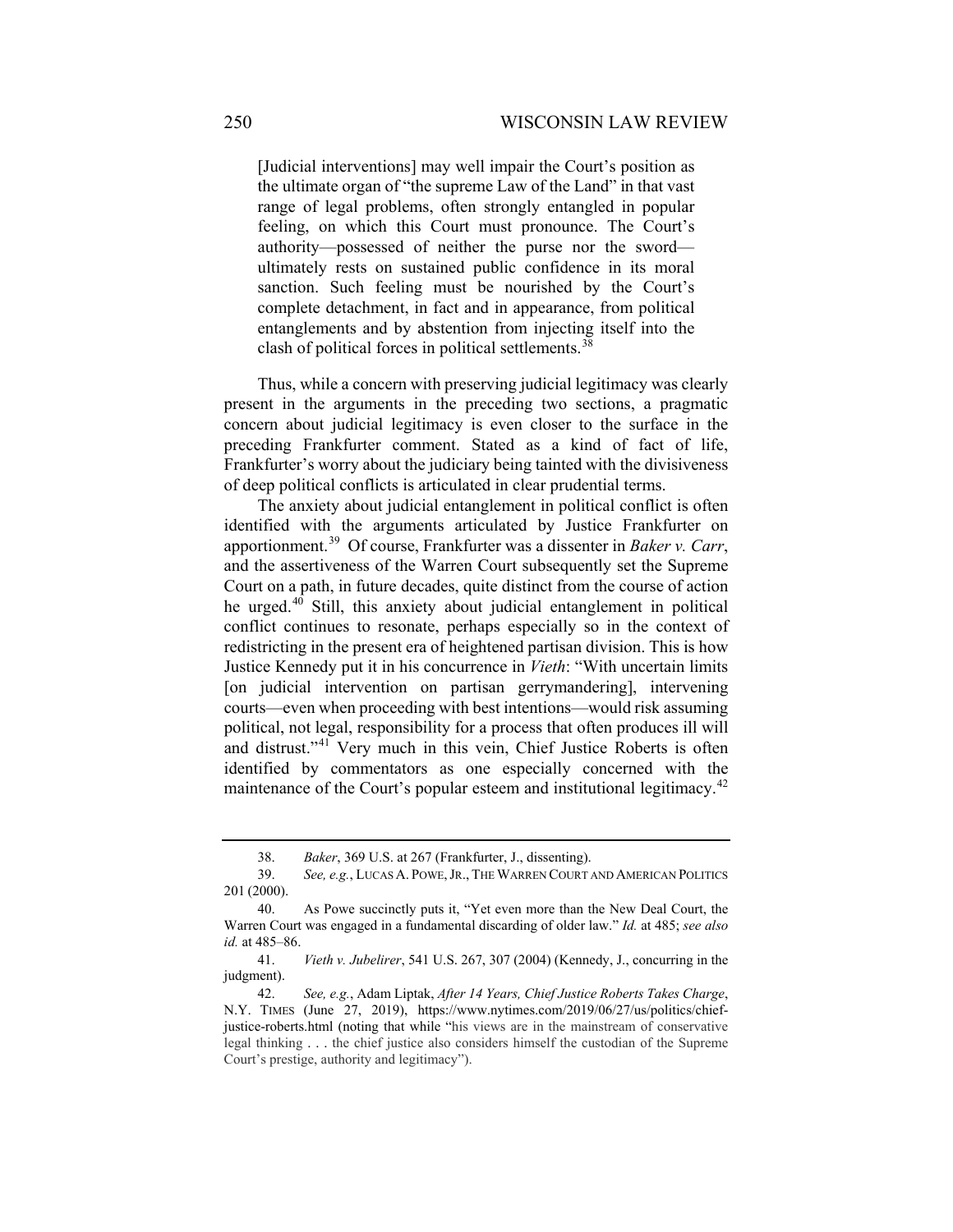This is what he stated in *Rucho* on the possibility of the Court striking down a partisan gerrymander as unconstitutional:

[This] expansion of judicial authority would not be into just any area of controversy, but into one of the most intensely partisan aspects of American life. That intervention would be unlimited in scope and duration—it would recur over and over again around the country with each new round of districting, for state as well as federal representatives. Consideration of the impact of today's ruling on democratic principles cannot ignore the effect of the unelected and politically unaccountable branch of the Federal Government assuming such an extraordinary and unprecedented role.<sup>[43](#page-12-0)</sup>

Thus, the threat to judicial legitimacy suggested with these comments is a particular kind of fear: namely, that judicial willingness to step into political controversy may prompt not settlement, but continuing conflict where partisan anger or dissatisfaction toward the Court is lasting. While lasting antipathy to an opposing political party is natural and expected in a democratic system, federal judges should worry about comparable feelings being directed toward the federal courts as a supposedly neutral institution, composed of unelected, life-tenured judges.

## IV. EVALUATING CLAIMS OF JUDICIAL MODESTY

Assuming one finds the preceding array of arguments a fair representation of some common themes in judicial defenses of modesty, one might then ask why these themes may be more prominent than discussion of judicial capacity concerns. In this concluding Part, I would propose at least three possible answers.

First, perhaps most obviously, judicial capacity concerns may be less significant in judicial discourse simply because they might be seen as less central to how judges and members of the public perceive the judicial role. To the extent we are inclined to think of the Supreme Court as a "forum of principle,"[44](#page-12-1) whose job is to uphold constitutional principle regardless

<span id="page-12-0"></span><sup>43.</sup> *Rucho v. Common Cause*, 139 S. Ct. 2484, 2507 (2019). On the similarities between Frankfurter and Roberts with respect to their fears of judicial intervention, see Guy-Uriel E. Charles & Luis E. Fuentes-Rohwer, *Judicial Intervention as Judicial Restraint*, 132 HARV. L. REV. 236, 257–58 (2018).

<span id="page-12-1"></span><sup>44.</sup> Ronald Dworkin, *The Forum of Principle*, 56 N.Y.U. L. REV. 469, 518 (1981). Relatedly, this view aligns with Wechsler's notable insistence that given their lack of electoral legitimacy, judicial actors should align their actions with "neutral principles" to ensure the maintenance of judicial legitimacy. Herbert Wechsler, *Toward Neutral Principles of Constitutional Law*, 73 HARV. L. REV. 1, 12–16, 19 (1959); *see also* McCloskey, *supra* note [31,](#page-8-3) at 67.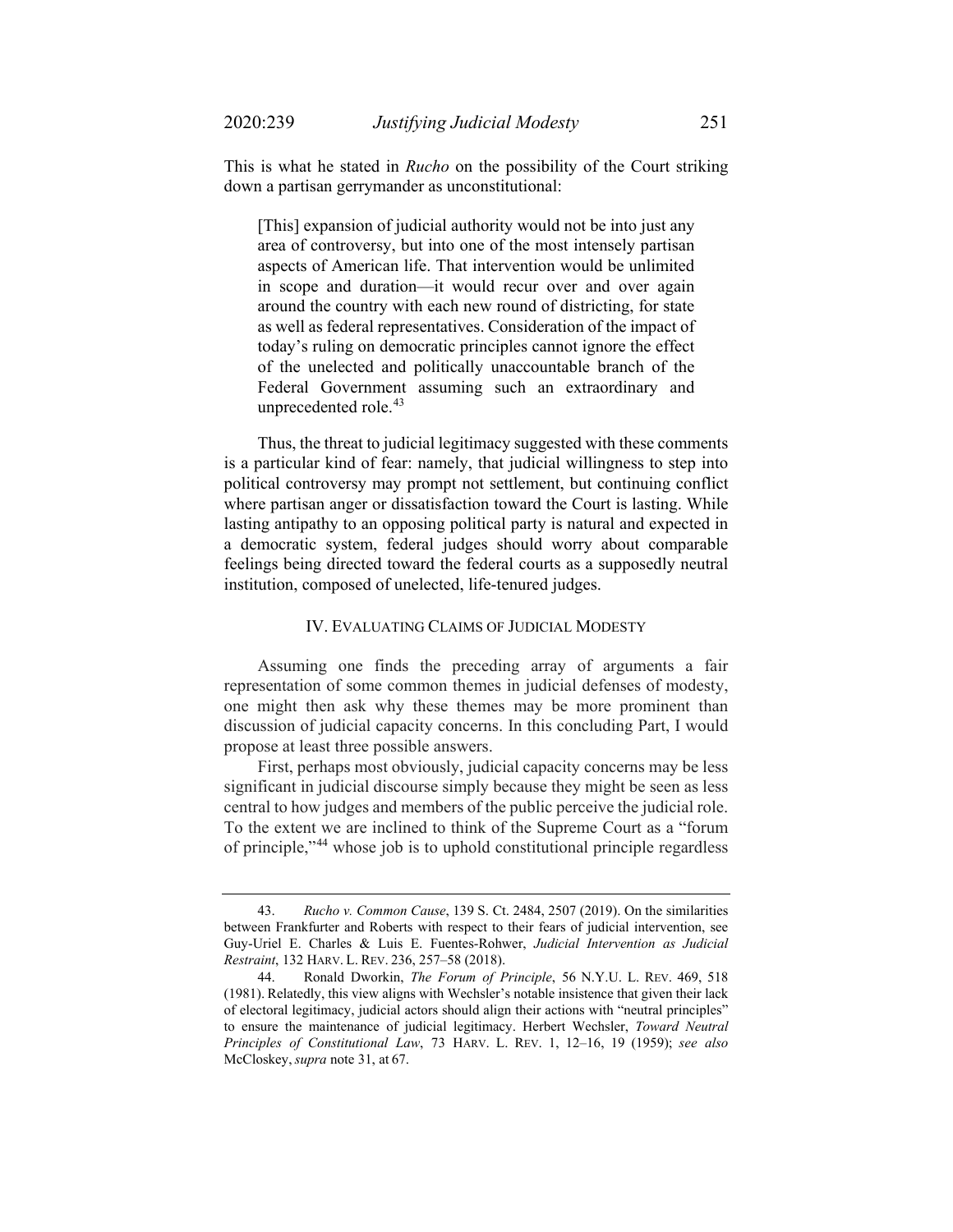of institutional and political constraints, justices appealing to their limited capacity to hear cases are unlikely to make a terribly compelling case for their failure to take a course of action. Of course, it is a long running theme in the literature that as a descriptive and historical matter, Supreme Court actions tend to align with and are sensitive to political and institutional forces.[45](#page-13-0) Yet even if it may be true, this view of the Court, at best, continues to coexist and share space with often more weighty expectations—among lawyers and non-lawyers—that legal principle should be paramount in driving judicial actions.

Consider in this regard two familiar examples that underscore the continuing weight of the expectation that judges be oriented by legal principles. In the voting rights context, Justice Holmes's opinion for the Court in *Giles v. Harris*<sup>[46](#page-13-1)</sup> is often referred to as one of the more remarkably candid statements of judicial institutional weakness in the Court's history. In addressing a Fourteenth and Fifteenth Amendment challenge by an African-American man to the disfranchisement scheme of Alabama embodied in its state constitution, $47$  Holmes stated that:

Unless we are prepared to supervise the voting in that State by officers of the court, it seems to us that all that the plaintiff could get from equity would be an empty form. Apart from damages to the individual, relief from a great political wrong, if done, as alleged, by the people of a State and the State itself, must be given by them or by the legislative and political department of the Government of the United States.<sup>[48](#page-13-3)</sup>

Of course, Justice Holmes's opinion is not usually celebrated today as a clear-headed and laudable statement of judicial pragmatism. To the contrary, and especially given the nature of the question that was then in front of the Court, most would likely find Holmes's opinion problematic

- <span id="page-13-2"></span><span id="page-13-1"></span>46. 189 U.S. 475 (1903).
- <span id="page-13-3"></span>47. *Id.* at 482.
- 48. *Id.* at 488.

<span id="page-13-0"></span><sup>45.</sup> *See, e.g.*, Robert A. Dahl, *Decision-Making in a Democracy: The Supreme Court as a National Policy-Maker*, 6 J. PUB. L. 279, 285 (1957)(focusing on the constraints imposed by the appointments mechanism); Mark A. Graber, *The Nonmajoritarian Difficulty: Legislative Deference to the Judiciary*, 7 STUD. AM. POL. DEV. 35, 36–37 (1993) (noting that the Supreme Court has occupied a recurrent role in constitutional history in engaging, at the invitation of elected officials, on issues that cross-cut the dominant governing coalition); Keith E. Whittington, *"Interpose Your Friendly Hand": Political Supports for the Exercise of Judicial Review by the United States Supreme Court*, 99 AM. POL. SCI. REV. 583 (2005) (noting that the demands of the dominant governing coalition often prompt and support judicial activism).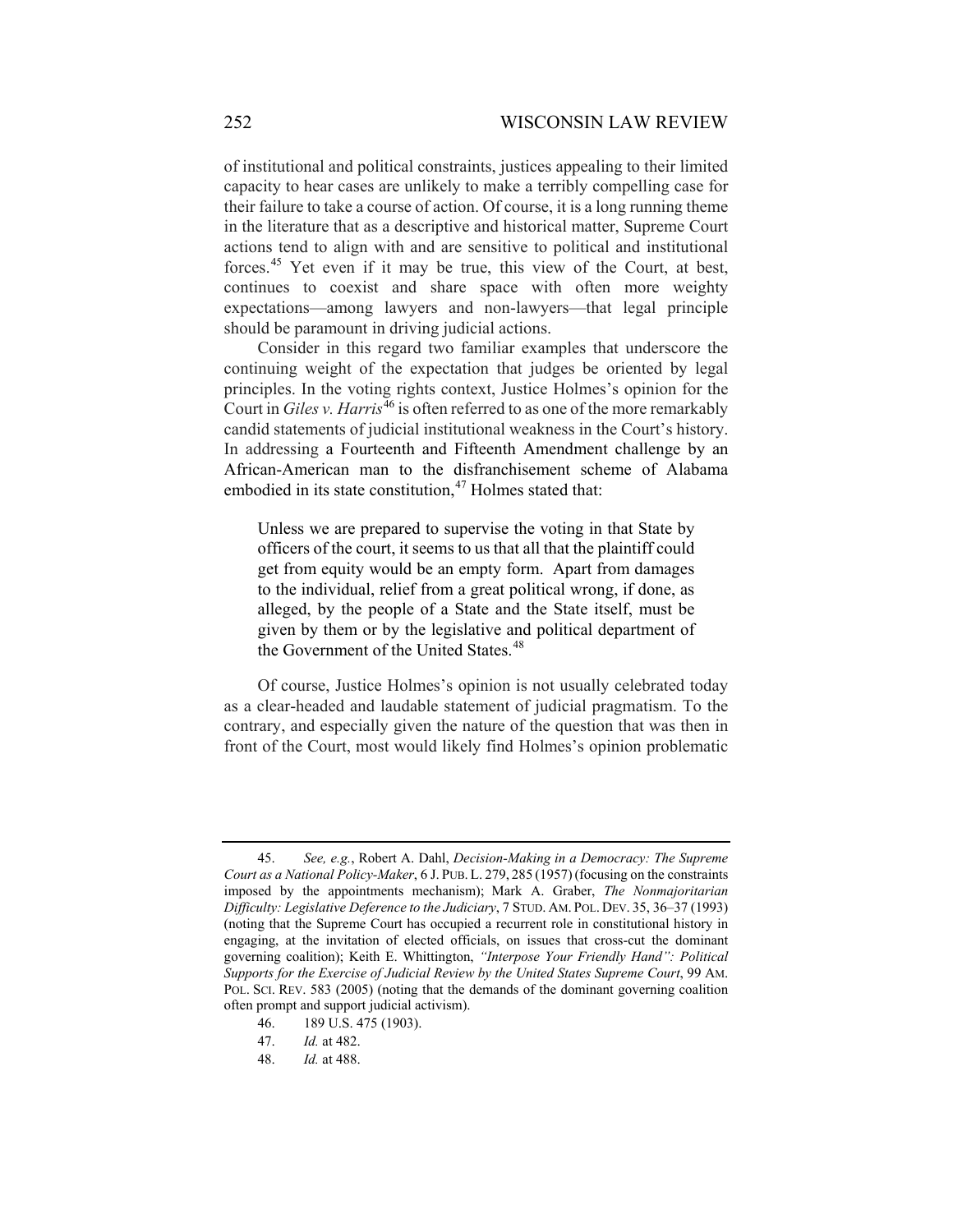for its neglect of the judiciary's responsibilities and for contributing to the entrenchment of Jim Crow in the South.<sup>[49](#page-14-0)</sup>

A second, familiar example is a little more recent. In *The Least Dangerous Branch*, Alexander Bickel's celebration of "the passive virtues" sought to explicitly incorporate the institutional constraints upon the judiciary—along with the need for "expediency" in our democratic politics—into his constitutional theory.[50](#page-14-1) But the pragmatic concerns that, at least in part, informed his theory went too far for some. Hence the notable quip by Gerald Gunther, who critiqued Bickel's argument: "There indeed lies the novelty and vulnerability of the Bickel thesis: the emphasis on principle as the highest Court duty, but only in a limited sphere of Court actions; the 100% insistence on principle, 20% of the time."[51](#page-14-2)

Again, my claim here is not that legal or more popular discourse about the Court is incapable of incorporating political and institutional realities. Rather, my suggestion is that those political and institutional realities are usually incorporated, if at all, in only a half-hearted way. The image of the Court driven by legal principal is still a powerful one, and as such, claims of limited judicial capacity inescapably fit oddly against this expectation.

To be sure, there is a way in which the discourse of limited judicial capacity could be joined with a view of standard-bound judicial actors. Recall the rhetorical theme in the preceding Part about the need for discoverable and manageable standards in instances of judicial intervention.[52](#page-14-3) As I noted before, there is a hint of the judicial capacity idea in these arguments, and it is possible that judicial capacity concerns may have been on their minds of some of the justices participating in these cases. Still, it is also possible to conceptually separate this concern from judicial capacity concerns. Another way to understand this preoccupation with legal standards—perhaps the more obvious way to understand it—is that the Supreme Court should not be standard-less, all-purpose problem solvers because this is simply not what the Court should do (whether it possesses the capacity or not). The role of at least some judges—if not all

<span id="page-14-0"></span><sup>49.</sup> *See, e.g.*, OWEN M. FISS, TROUBLED BEGINNINGS OF THE MODERN STATE, 1888-1910, 378–79 (1993); Richard H. Pildes, *Democracy, Anti-Democracy, and the Canon*, 17 CONST. COMMENT. 295, 306, 316–17 (2000).

<span id="page-14-1"></span><sup>50.</sup> ALEXANDER M. BICKEL, THE LEAST DANGEROUS BRANCH: THE SUPREME COURT AT THE BAR OF POLITICS 68–71, 112–13 (1962).

<span id="page-14-2"></span><sup>51.</sup> Gerald Gunther, *The Subtle Vices of the "Passive Virtues"—A Comment on Principle and Expediency in Judicial Review*, 64 COLUM. L. REV. 1, 3 (1964). *See also id.*  at 5, 22–25. More recently, Tara Leigh Grove has noted the related point that judicial actions driven by concerns about sociological legitimacy or sociological considerations like public backlash—sit in considerable tension with "legal legitimacy." Tara Leigh Grove, *The Supreme Court's Legitimacy Dilemma*, 132 HARV. L. REV. 2240, 2259–60, 2267, 2271 (2019) (reviewing RICHARD H. FALLON, JR., THE SUPREME COURT'S LEGITIMACY DILEMMA (2018)).

<span id="page-14-3"></span><sup>52.</sup> *See supra* notes [26](#page-7-3)[–29](#page-8-4) and accompanying text.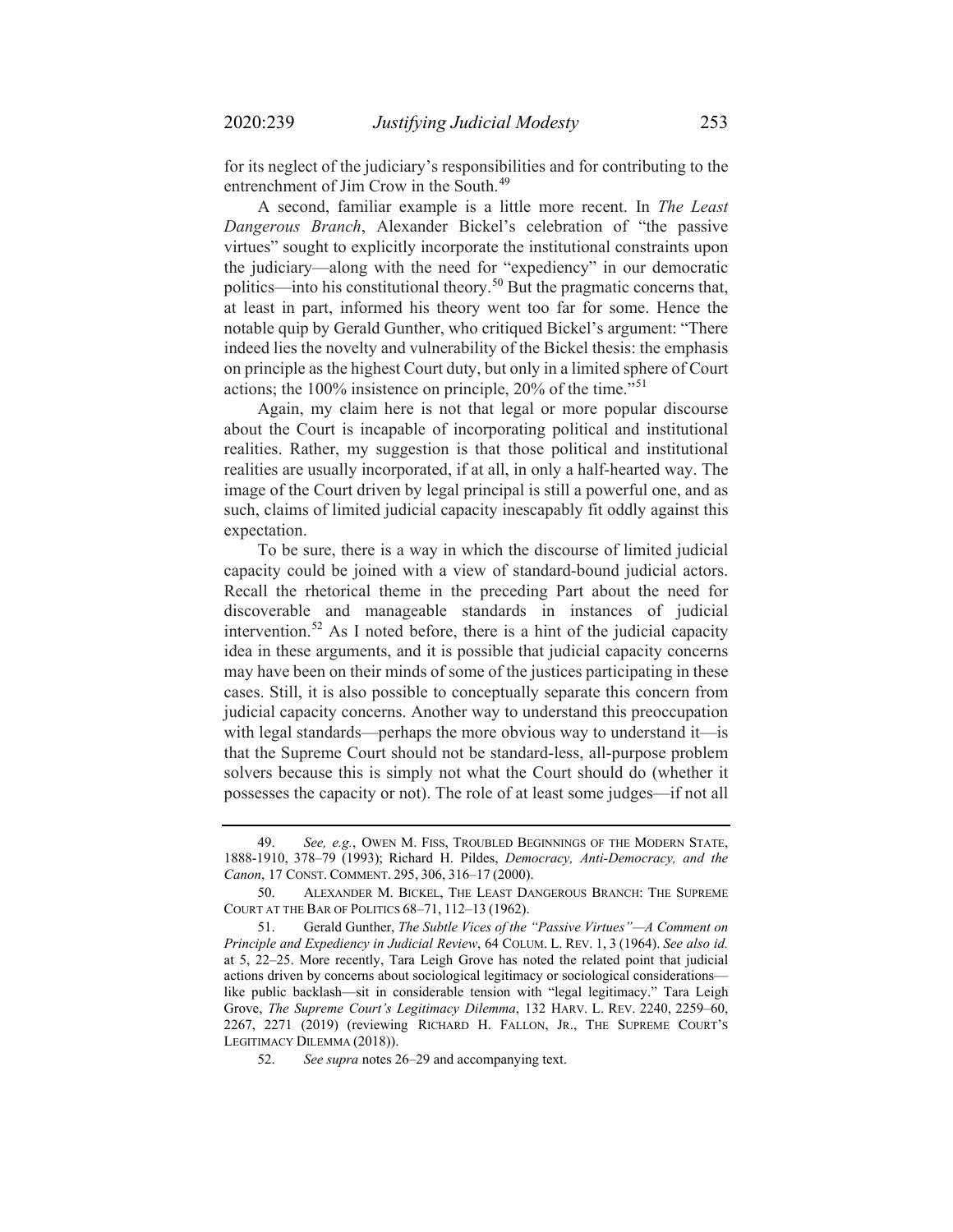of them—is to adjudicate cases according to clear legal principles; judicial solutions for some social and political ills may simply not fit that template. Understood in this sense, the points raised by Justices Frankfurter, Harlan, and Roberts are at root a justification for judicial modesty based upon a view of the judicial role and judicial duty.

A second and related reason why judicial capacity concerns may be less prominent in judicial discourse may have more to do with prevailing historical narratives about the Court. It is telling that much of the focus in the preceding Part is devoted to judicial concerns about intruding onto the domain of other institutional authorities. As discussed before, the root of this worry may indeed lie in a persistent insecurity the federal judiciary has felt about being an unelected branch of government. But worries about ill consequences for the Court following from overly aggressive moves in the form of a loss of institutional prestige, public standing, or more aggressive threats from the elected branches—have historical reference points. There are examples like *Dred Scott*[53](#page-15-0) or *Lochner v. New York*[54](#page-15-1) that have seemingly outsized influence within prevailing historical narratives as cautionary tales of how the Court may be damaged when it loses a sense of caution and restraint. To offer a familiar take on these cases, William Wiecek has stated that "*Lochner* has become in modern times a sort of negative touchstone. Along with *Dred Scott*, it is our foremost reference case for describing the Court's malfunctioning."[55](#page-15-2)

In contrast, one is hard-pressed to think of analogous, well-known episodes in the Court's history that would provide a cautionary tale for judicial actors that ignored capacity constraints—and that figure as prominently as the preceding examples within American legal culture. As such, judicial actors seeking to justify more modest courses of action would not surprisingly reach for historical examples and historical fears that would resonate more deeply with them, and with other members of the legal community.

Third and finally, I suspect there are elements within the present context of American politics that would likely make judicial capacity arguments especially less compelling. Starting from a common baseline

<sup>53.</sup> *Dred Scott v. Sandford*, 60 U.S. 393 (1857).

<sup>54.</sup> 198 U.S. 45 (1905).

<span id="page-15-2"></span><span id="page-15-1"></span><span id="page-15-0"></span><sup>55.</sup> WILLIAM M. WIECEK, LIBERTY UNDER LAW: THE SUPREME COURT IN AMERICAN LIFE 123 (1988). Later, Wiecek is more specific on the nature of this "malfunctioning": "We speak of 'lochnerizing' when we wish to imply that judges substitute their policy preferences for those of the legislature." *Id.* at 124–25. Notably, Don Fehrenbacher thought the danger posed to the Supreme Court's institutional prestige by the *Dred Scott* ruling may have been overstated by some. But he nevertheless conceded that in the post-Civil War era, "*Dred Scott* continued to have great rhetorical value to Republicans as a point of departure, a basis of comparison, and a horrible example." DON E. FEHRENBACHER, THE DRED SCOTT CASE: ITS SIGNIFICANCE IN AMERICAN LAW AND POLITICS 579 (1978).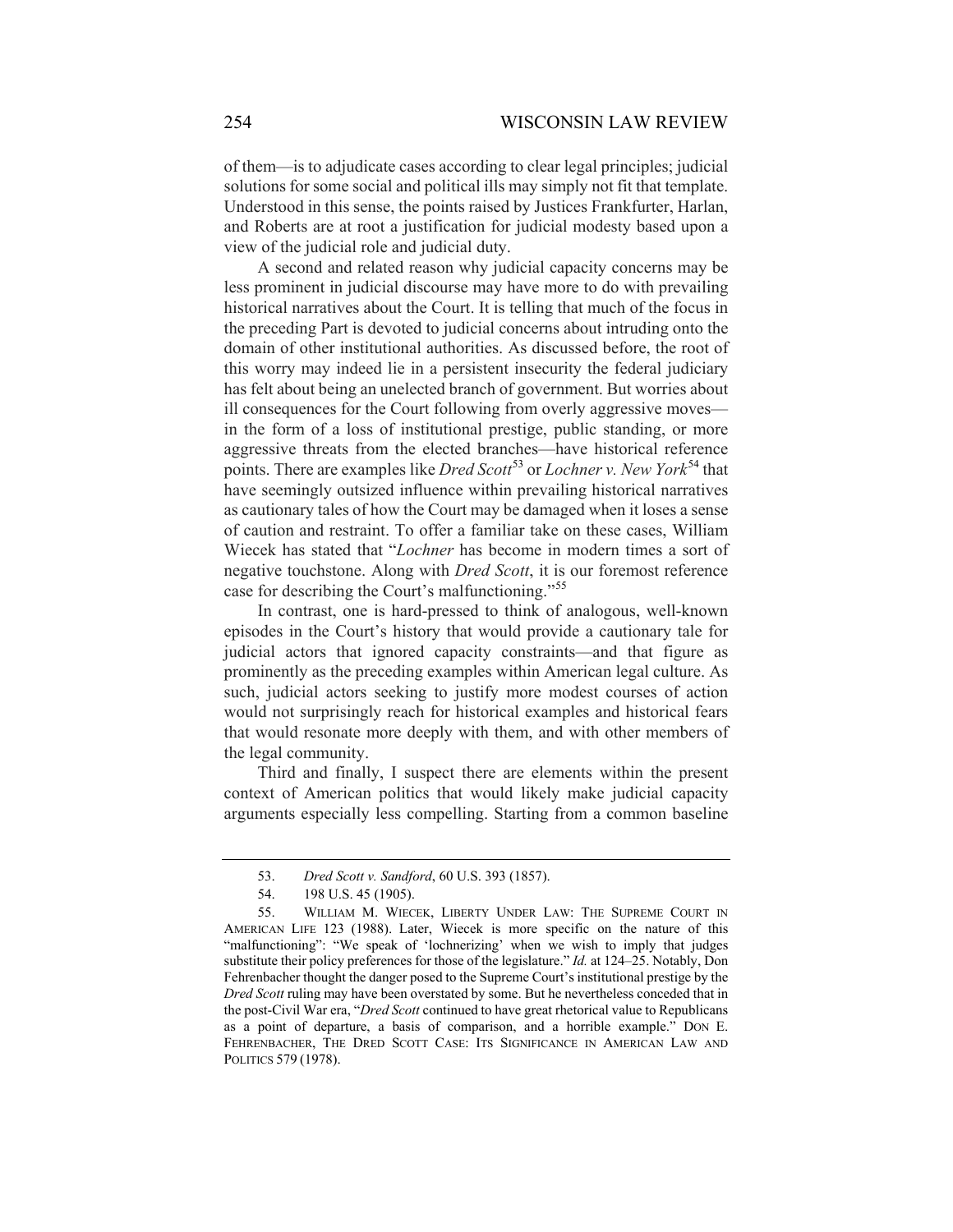expectation, noted above, that judicial actors should primarily be driven by legal principle, I believe we live in a time where many actually do expect the Court to be the default solver of some social problems. This is due, I suspect in part, to the recurrence of divided government that has existed at the federal level since Nixon's election to the presidency in 1968.[56](#page-16-0) Given that, and given the increasingly gridlocked governance that has followed, we have entered a time—especially in the last decade where citizens and elected officials look to the federal judiciary as their best option for achieving major policy reforms at the national level.<sup>[57](#page-16-1)</sup>

Against this backdrop, reformers who look to the federal courts as their only viable avenue for national change may very well find none of the above-noted rhetorical themes on judicial modesty to be very persuasive. But even in a relative sense, appeals to limited judicial capacity suffer from the liability of being less familiar; they are less connected to an ideal of judges as driven by legal principle, and less tied to cautionary tales from the past. In the contemporary context, it is especially hard to see judicial capacity arguments gaining traction and becoming a favored modality of judicial argument to justify more modest courses of action.

Within the Court itself, it also seems unlikely that judicial capacity arguments would gain much traction in the present time either—though for a different reason. At present, it seems we are in a period where challenges to the Court's institutional legitimacy seem greater. Within the present context of heightened partisan polarization,<sup>[58](#page-16-2)</sup> the public has witnessed two bruising confirmation battles with the appointments of Justices Gorsuch and Kavanaugh—along with the memory of Judge Garland's failed nomination hanging over both of these appointments.<sup>[59](#page-16-3)</sup> Perceptions of a principled separation between law and politics may no

<span id="page-16-0"></span><sup>56.</sup> On the present condition of persistent, divided federal governance, and its influence upon the federal judiciary, see, e.g., Richard H. Pildes, *Is the Supreme Court a "Majoritarian Institution?"* 2011 SUP. CT. REV. 103, 136–37; Mark A. Graber, *Judicial Supremacy and the Structure of Partisan Conflict*, 50 IND. L.REV. 141, 171–74 (2016). For my own discussion on how divided government has contributed to a present state of "uncertainty" for the Supreme Court in certain areas of constitutional law, see Stuart Chinn, *The Meaning of Judicial Impartiality: An Examination of Supreme Court Confirmation Debates and Supreme Court Rulings on Racial Equality*, 2019 UTAH L. REV. 915, 945–58.

<span id="page-16-1"></span><sup>57.</sup> This point dovetails with the related observations of others on the gradual growth of judicial interpretive authority over constitutional meaning over the course of American history—a trend aided in more recent times by, among other factors, the persistence of divided government. *See, e.g.*, KEITH WHITTINGTON, POLITICAL FOUNDATIONS OF JUDICIAL SUPREMACY: THE PRESIDENCY, THE SUPREME COURT, AND CONSTITUTIONAL LEADERSHIP IN U.S. HISTORY 232, 274, 283–84 (2007).

<span id="page-16-2"></span><sup>58.</sup> NOLAN MCCARTY, KEITH T. POOLE, AND HOWARD ROSENTHAL, POLARIZED AMERICA: THE DANCE OF IDEOLOGY AND UNEQUAL ROLES 18, 25–35 (2d ed. 2016).

<span id="page-16-3"></span><sup>59.</sup> *See, e.g.*, Carl Hulse, *The Court Mitch McConnell Built*, N.Y. TIMES (June 29, 2019), https://nyti.ms/2Nm2kmM.